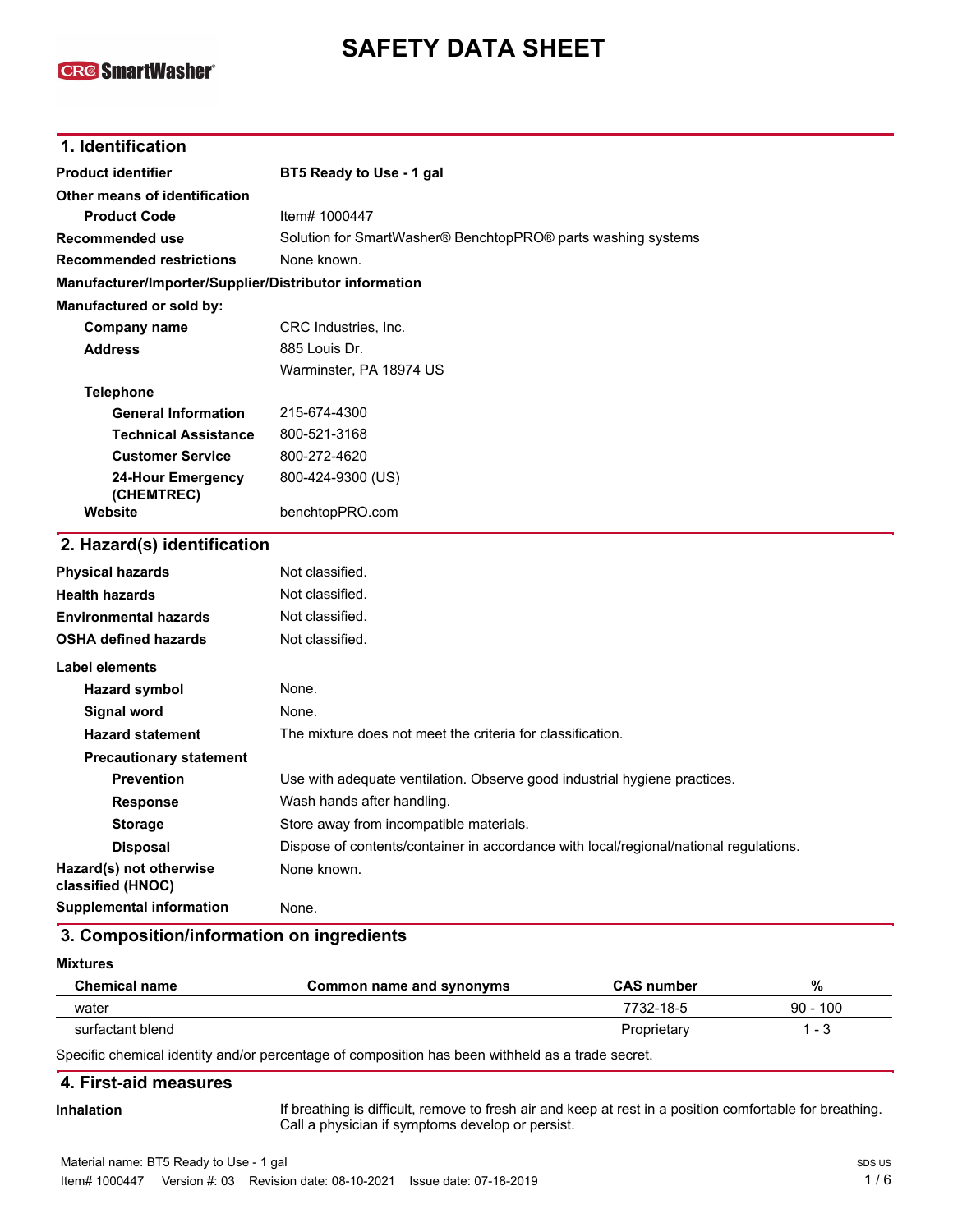| <b>Skin contact</b>                                                          | Rinse skin with water/shower. Get medical attention if irritation develops and persists.                            |
|------------------------------------------------------------------------------|---------------------------------------------------------------------------------------------------------------------|
| Eye contact                                                                  | Rinse with water. Get medical attention if irritation develops and persists.                                        |
| Ingestion                                                                    | Rinse mouth. If ingestion of a large amount does occur, call a poison control center immediately.                   |
| <b>Most important</b><br>symptoms/effects, acute and<br>delayed              | Direct contact with eyes may cause temporary irritation.                                                            |
| Indication of immediate<br>medical attention and special<br>treatment needed | Treat symptomatically.                                                                                              |
| <b>General information</b>                                                   | Ensure that medical personnel are aware of the material(s) involved, and take precautions to<br>protect themselves. |
|                                                                              |                                                                                                                     |
| 5. Fire-fighting measures                                                    |                                                                                                                     |
| Suitable extinguishing media                                                 | Water fog. Foam. Dry chemical powder. Carbon dioxide (CO2).                                                         |
| Unsuitable extinguishing<br>media                                            | None known.                                                                                                         |
| Specific hazards arising from<br>the chemical                                | None known.                                                                                                         |
| Special protective equipment<br>and precautions for firefighters             | Self-contained breathing apparatus and full protective clothing must be worn in case of fire.                       |

| Fire-fighting               | Cool containers with water spray. Use standard firefighting procedures and consider the hazards |
|-----------------------------|-------------------------------------------------------------------------------------------------|
| equipment/instructions      | of other involved materials.                                                                    |
| <b>General fire hazards</b> | No unusual fire or explosion hazards noted.                                                     |

## **6. Accidental release measures**

| Personal precautions,<br>protective equipment and<br>emergency procedures | Keep unnecessary personnel away. Wear appropriate protective equipment and clothing during<br>clean-up. Ensure adequate ventilation. For personal protection, see section 8 of the SDS. |
|---------------------------------------------------------------------------|-----------------------------------------------------------------------------------------------------------------------------------------------------------------------------------------|
| <b>Methods and materials for</b><br>containment and cleaning up           | This product is miscible in water. Wipe up with absorbent material (e.g. cloth, fleece). Clean<br>surface thoroughly to remove residual contamination.                                  |
| <b>Environmental precautions</b>                                          | Never return spills to original containers for re-use. For waste disposal, see section 13 of the SDS.<br>Avoid discharge into drains, water courses or onto the ground.                 |
| 7. Handling and storage                                                   |                                                                                                                                                                                         |
| <b>Precautions for safe handling</b>                                      | Provide adequate ventilation. Wear appropriate personal protective equipment. Observe good<br>industrial hygiene practices. For product usage instructions, see the product label.      |

|                                 | Thuustilai Hyylehe practices. Toi prouuct usage filstructions, see the prouuct label.          |
|---------------------------------|------------------------------------------------------------------------------------------------|
| Conditions for safe storage,    | Store in a cool, dry place out of direct sunlight. Store away from incompatible materials (see |
| including any incompatibilities | Section 10 of the SDS).                                                                        |

## **8. Exposure controls/personal protection**

| <b>Biological limit values</b>           | No biological exposure limits noted for the ingredient(s).                                                                                                                                                                    |
|------------------------------------------|-------------------------------------------------------------------------------------------------------------------------------------------------------------------------------------------------------------------------------|
| Appropriate engineering<br>controls      | No special precautions are necessary beyond normal good hygiene practices. See Section 8 of the<br>SDS for additional personal protection advice when handling this product.                                                  |
|                                          | Individual protection measures, such as personal protective equipment                                                                                                                                                         |
| <b>Eye/face protection</b>               | Wear safety glasses with side shields (or goggles).                                                                                                                                                                           |
| <b>Skin protection</b>                   |                                                                                                                                                                                                                               |
| <b>Hand protection</b>                   | Wear protective gloves, if needed: Nitrile. Neoprene. Rubber.                                                                                                                                                                 |
| Other                                    | Wear suitable protective clothing.                                                                                                                                                                                            |
| <b>Respiratory protection</b>            | No personal respiratory protective equipment normally required. Use a self-contained breathing<br>apparatus in confined spaces and for emergencies. Air monitoring is needed to determine actual<br>employee exposure levels. |
| <b>Thermal hazards</b>                   | Wear appropriate thermal protective clothing, when necessary.                                                                                                                                                                 |
| <b>General hygiene</b><br>considerations | Always observe good personal hygiene measures, such as washing after handling the material<br>and before eating, drinking, and/or smoking. Routinely wash work clothing and protective<br>equipment to remove contaminants.   |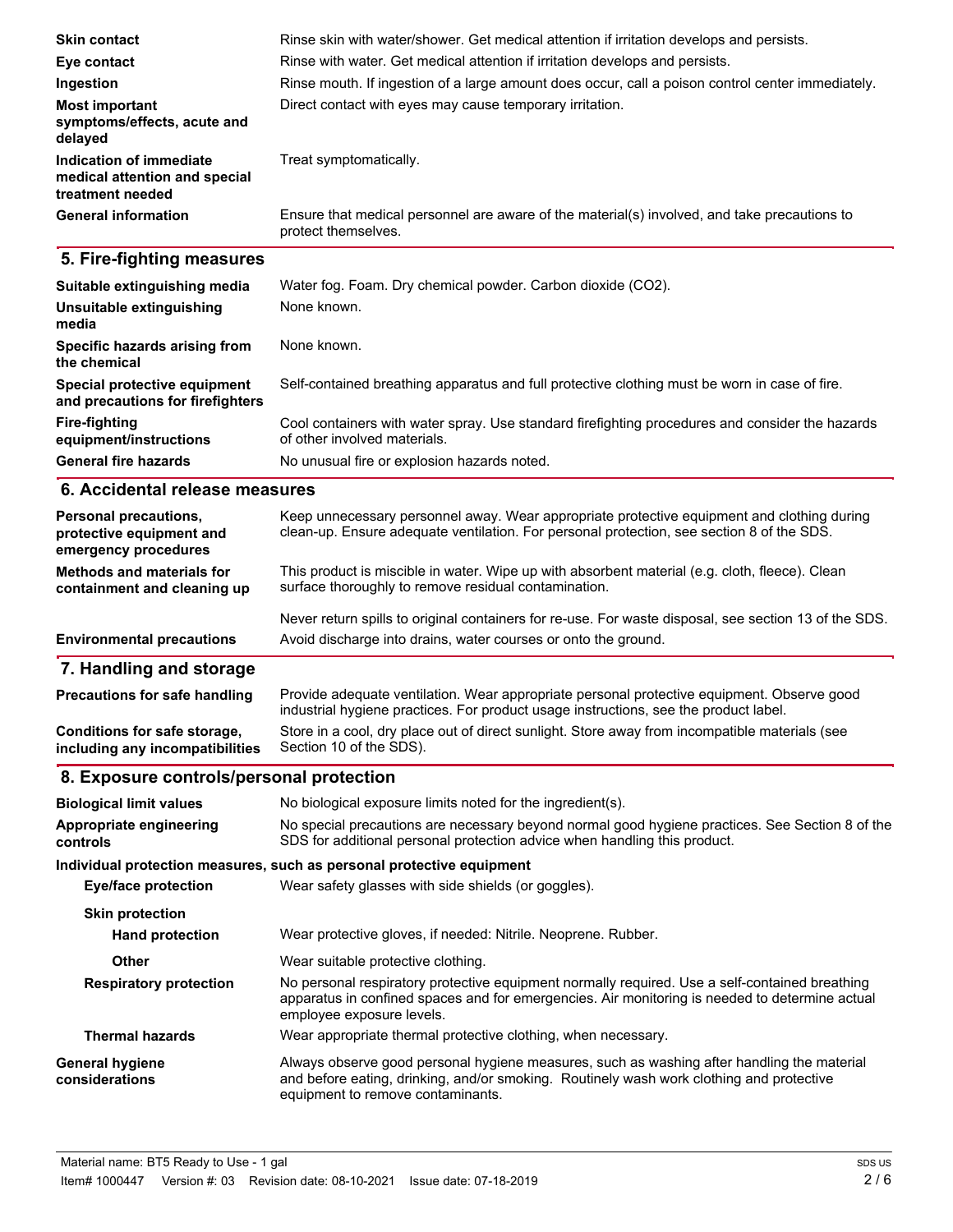## **9. Physical and chemical properties**

| Appearance                                        |                                    |
|---------------------------------------------------|------------------------------------|
| <b>Physical state</b>                             | Liquid.                            |
| Form                                              | Liquid.                            |
| Color                                             | Colorless to light yellow.         |
| Odor                                              | Mild.                              |
| <b>Odor threshold</b>                             | Not available.                     |
| рH                                                | $7.5 - 8.5$                        |
| Melting point/freezing point                      | 19.4 °F (-7 °C) estimated          |
| Initial boiling point and boiling<br>range        | 211.9 °F (100 °C) estimated        |
| <b>Flash point</b>                                | > 248.0 °F (> 120.0 °C) Setaflash. |
| <b>Evaporation rate</b>                           | Not available.                     |
| Flammability (solid, gas)                         | Not available.                     |
| Upper/lower flammability or explosive limits      |                                    |
| <b>Flammability limit - lower</b><br>(%)          | Not available.                     |
| <b>Flammability limit - upper</b><br>(%)          | Not available.                     |
| Vapor pressure                                    | 0.003 hPa estimated                |
| Vapor density                                     | Not available.                     |
| <b>Relative density</b>                           | 1.01                               |
| Solubility(ies)                                   |                                    |
| Solubility (water)                                | Soluble.                           |
| <b>Partition coefficient</b><br>(n-octanol/water) | Not available.                     |
| <b>Auto-ignition temperature</b>                  | Not available.                     |
| <b>Decomposition temperature</b>                  | Not available.                     |
| <b>Viscosity</b>                                  | Not available.                     |
| <b>Percent volatile</b>                           | 96.4 % estimated                   |

## **10. Stability and reactivity**

| <b>Reactivity</b>                            | The product is stable and non-reactive under normal conditions of use, storage and transport.                  |
|----------------------------------------------|----------------------------------------------------------------------------------------------------------------|
| <b>Chemical stability</b>                    | Material is stable under normal conditions.                                                                    |
| <b>Possibility of hazardous</b><br>reactions | No dangerous reaction known under conditions of normal use.                                                    |
| <b>Conditions to avoid</b>                   | Heat, flames and sparks. Avoid temperatures exceeding the flash point. Contact with incompatible<br>materials. |
| Incompatible materials                       | Strong oxidizing agents.                                                                                       |
| <b>Hazardous decomposition</b><br>products   | Carbon oxides. Nitrogen oxides (NOx). Hydrochloric acid. Sodium oxides. Acrylic monomers.                      |

## **11. Toxicological information**

#### **Information on likely routes of exposure**

| <b>Inhalation</b>                                                                  | Under normal conditions of intended use, this material is not expected to be an inhalation hazard. |
|------------------------------------------------------------------------------------|----------------------------------------------------------------------------------------------------|
| <b>Skin contact</b>                                                                | Prolonged skin contact may cause temporary irritation.                                             |
| Eye contact                                                                        | Direct contact with eyes may cause temporary irritation.                                           |
| Ingestion                                                                          | Based on available data, the classification criteria are not met.                                  |
| Symptoms related to the<br>physical, chemical and<br>toxicological characteristics | Direct contact with eyes may cause temporary irritation.                                           |

## **Information on toxicological effects**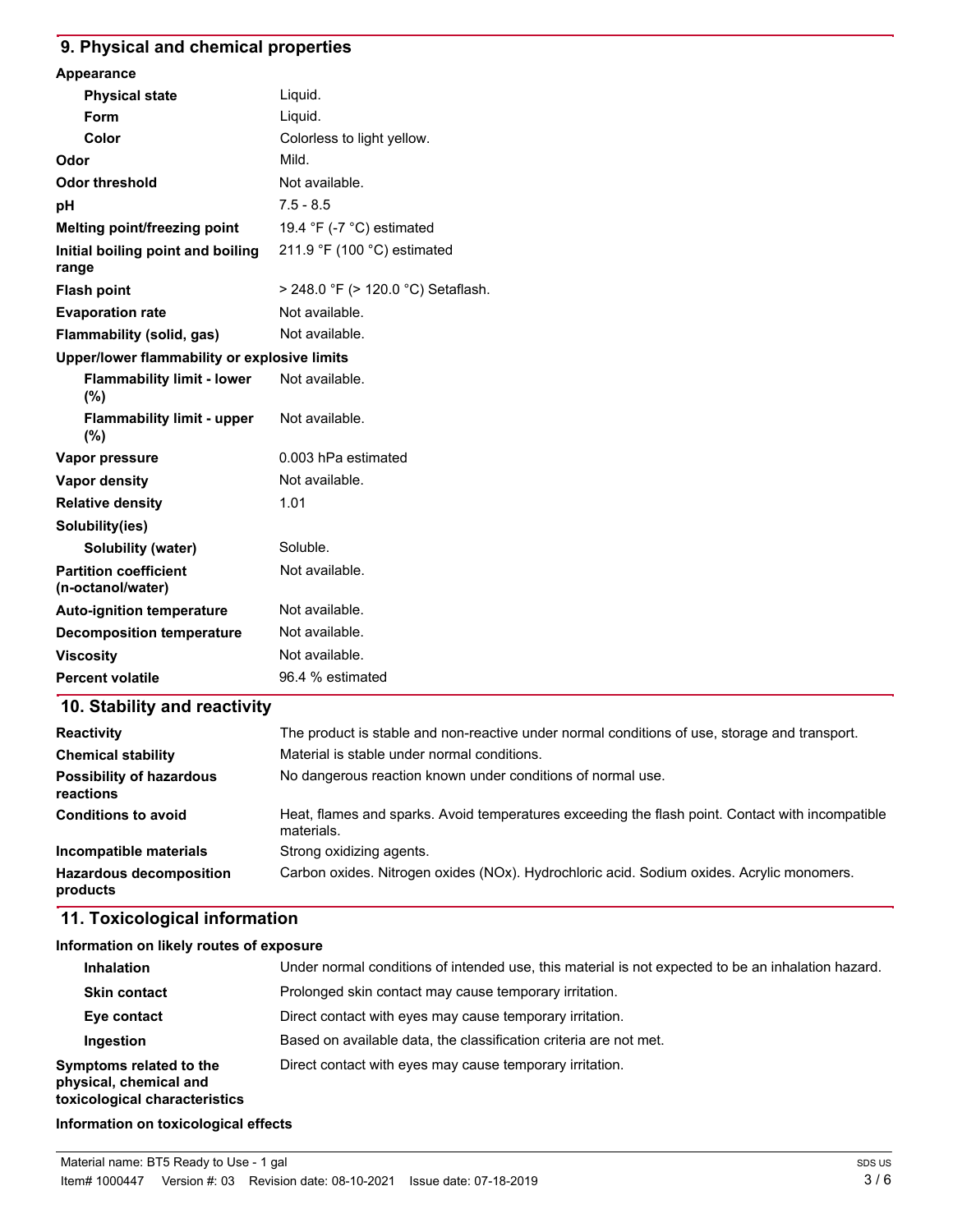| <b>Acute toxicity</b>                                 | Not classified.                                                                                                                                                                                                                                                   |                     |  |
|-------------------------------------------------------|-------------------------------------------------------------------------------------------------------------------------------------------------------------------------------------------------------------------------------------------------------------------|---------------------|--|
| <b>Components</b>                                     | <b>Species</b>                                                                                                                                                                                                                                                    | <b>Test Results</b> |  |
| surfactant blend                                      |                                                                                                                                                                                                                                                                   |                     |  |
| <u>Acute</u>                                          |                                                                                                                                                                                                                                                                   |                     |  |
| <b>Dermal</b>                                         |                                                                                                                                                                                                                                                                   |                     |  |
| LD50                                                  | Rabbit                                                                                                                                                                                                                                                            | > 2000 mg/kg        |  |
| Oral<br>LD50                                          | Rat                                                                                                                                                                                                                                                               | > 2000 mg/kg        |  |
|                                                       | * Estimates for product may be based on additional component data not shown.                                                                                                                                                                                      |                     |  |
| <b>Skin corrosion/irritation</b>                      | Prolonged skin contact may cause temporary irritation.                                                                                                                                                                                                            |                     |  |
| Serious eye damage/eye<br>irritation                  | Direct contact with eyes may cause temporary irritation.                                                                                                                                                                                                          |                     |  |
| Respiratory or skin sensitization                     |                                                                                                                                                                                                                                                                   |                     |  |
| <b>Respiratory sensitization</b>                      | Not a respiratory sensitizer.                                                                                                                                                                                                                                     |                     |  |
| <b>Skin sensitization</b>                             | This product is not expected to cause skin sensitization.                                                                                                                                                                                                         |                     |  |
| Germ cell mutagenicity                                | No data available to indicate product or any components present at greater than 0.1% are<br>mutagenic or genotoxic.                                                                                                                                               |                     |  |
| Carcinogenicity                                       | Not classifiable as to carcinogenicity to humans.                                                                                                                                                                                                                 |                     |  |
|                                                       | IARC Monographs. Overall Evaluation of Carcinogenicity                                                                                                                                                                                                            |                     |  |
| Not listed.                                           | OSHA Specifically Regulated Substances (29 CFR 1910.1001-1053)                                                                                                                                                                                                    |                     |  |
| Not listed.                                           |                                                                                                                                                                                                                                                                   |                     |  |
|                                                       | US. National Toxicology Program (NTP) Report on Carcinogens                                                                                                                                                                                                       |                     |  |
| Not listed.                                           |                                                                                                                                                                                                                                                                   |                     |  |
| <b>Reproductive toxicity</b>                          | This product is not expected to cause reproductive or developmental effects.                                                                                                                                                                                      |                     |  |
| Specific target organ toxicity -<br>single exposure   | Not classified.                                                                                                                                                                                                                                                   |                     |  |
| Specific target organ toxicity -<br>repeated exposure | Not classified.                                                                                                                                                                                                                                                   |                     |  |
| <b>Aspiration hazard</b>                              | Not an aspiration hazard.                                                                                                                                                                                                                                         |                     |  |
| 12. Ecological information                            |                                                                                                                                                                                                                                                                   |                     |  |
| <b>Ecotoxicity</b>                                    | The product is not classified as environmentally hazardous. However, this does not exclude the<br>possibility that large or frequent spills can have a harmful or damaging effect on the environment.                                                             |                     |  |
| <b>Persistence and degradability</b>                  | No data is available on the degradability of this product.                                                                                                                                                                                                        |                     |  |
| <b>Bioaccumulative potential</b>                      | No data available.                                                                                                                                                                                                                                                |                     |  |
| <b>Mobility in soil</b>                               | No data available.                                                                                                                                                                                                                                                |                     |  |
| <b>Other adverse effects</b>                          | No other adverse environmental effects (e.g. ozone depletion, photochemical ozone creation<br>potential, endocrine disruption, global warming potential) are expected from this component.                                                                        |                     |  |
| 13. Disposal considerations                           |                                                                                                                                                                                                                                                                   |                     |  |
| <b>Disposal instructions</b>                          | This product is not a RCRA hazardous waste (See 40 CFR Part 261.20 – 261.33). Empty<br>containers may be recycled. Collect and reclaim or dispose in sealed containers at licensed waste<br>disposal site. Dispose in accordance with all applicable regulations. |                     |  |
| <b>Hazardous waste code</b>                           | Not regulated.                                                                                                                                                                                                                                                    |                     |  |
| <b>Contaminated packaging</b>                         | Since emptied containers may retain product residue, follow label warnings even after container is<br>emptied. Empty containers should be taken to an approved waste handling site for recycling or<br>disposal.                                                  |                     |  |
| 14. Transport information<br><b>DOT</b>               |                                                                                                                                                                                                                                                                   |                     |  |

## Not regulated as dangerous goods.

#### **IATA**

Not regulated as dangerous goods.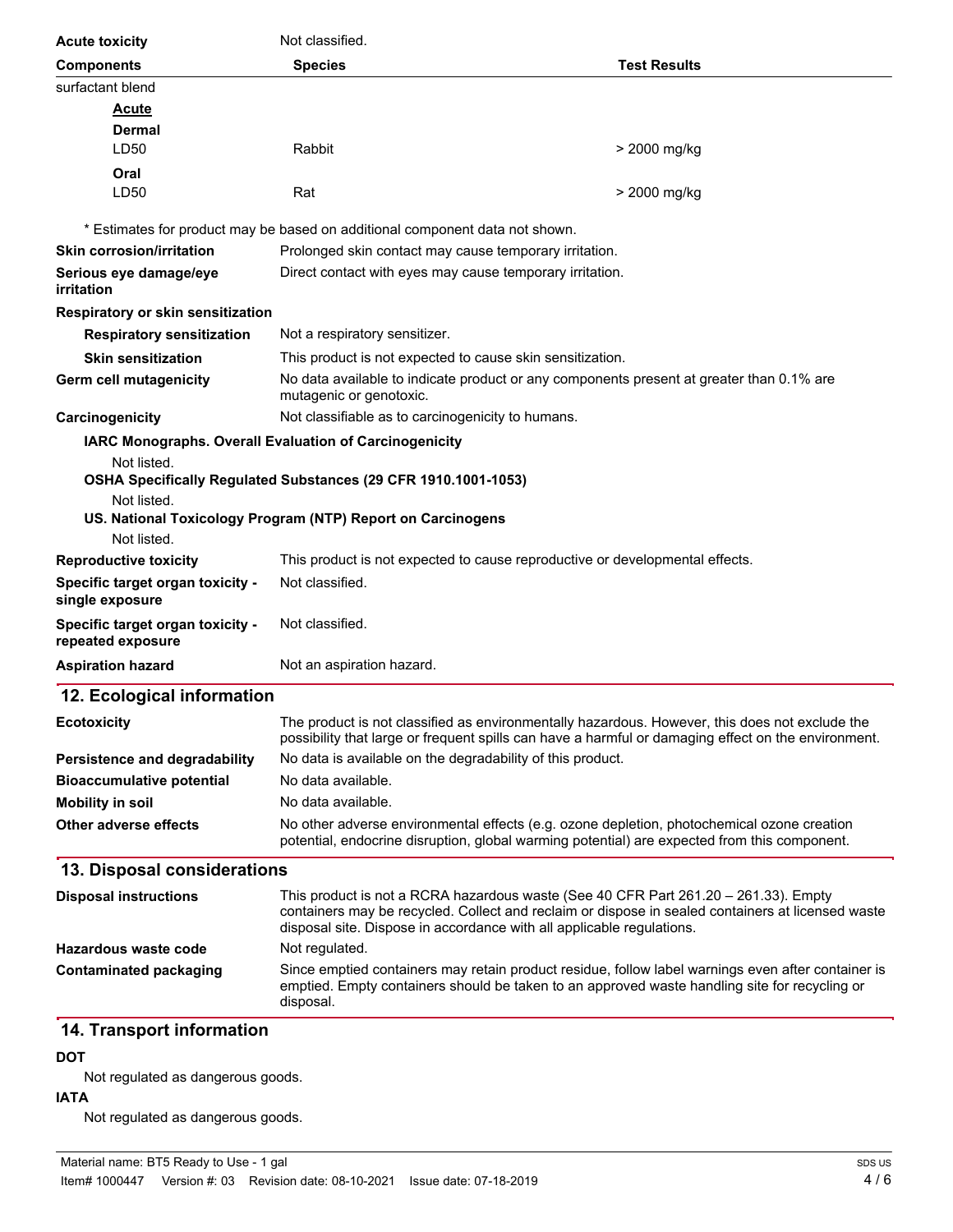Not regulated as dangerous goods.

#### **15. Regulatory information**

#### This product is not known to be a "Hazardous Chemical" as defined by the OSHA Hazard Communication Standard, 29 CFR 1910.1200. **US federal regulations TSCA Section 12(b) Export Notification (40 CFR 707, Subpt. D)** Not regulated. **SARA 304 Emergency release notification** Not regulated. **OSHA Specifically Regulated Substances (29 CFR 1910.1001-1053)** Not listed. **CERCLA Hazardous Substance List (40 CFR 302.4)** Not listed. **CERCLA Hazardous Substances: Reportable quantity** Not listed. Spills or releases resulting in the loss of any ingredient at or above its RQ require immediate notification to the National Response Center (800-424-8802) and to your Local Emergency Planning Committee. **Other federal regulations Clean Air Act (CAA) Section 112 Hazardous Air Pollutants (HAPs) List** Not regulated. **Clean Air Act (CAA) Section 112(r) Accidental Release Prevention (40 CFR 68.130)** Not regulated. **Safe Drinking Water Act** Contains component(s) regulated under the Safe Drinking Water Act. **(SDWA) Food and Drug** Not regulated. **Administration (FDA) SARA 302 Extremely hazardous substance Superfund Amendments and Reauthorization Act of 1986 (SARA)** Not listed. **SARA 311/312 Hazardous** No **chemical SARA 313 (TRI reporting)** Not regulated. **US state regulations US. New Jersey Worker and Community Right-to-Know Act** Not listed. **US. Massachusetts RTK - Substance List** Not listed. **US. Pennsylvania Worker and Community Right-to-Know Law** Not listed. **US. Rhode Island RTK** Not listed. **California Proposition 65** California Safe Drinking Water and Toxic Enforcement Act of 1986 (Proposition 65): This material is not known to contain any chemicals currently listed as carcinogens or reproductive toxins. For more information go to www.P65Warnings.ca.gov. **Volatile organic compounds (VOC) regulations EPA VOC content (40 CFR** 2.9 g/l

**State**

**51.100(s))**

**Consumer products** Not applicable.